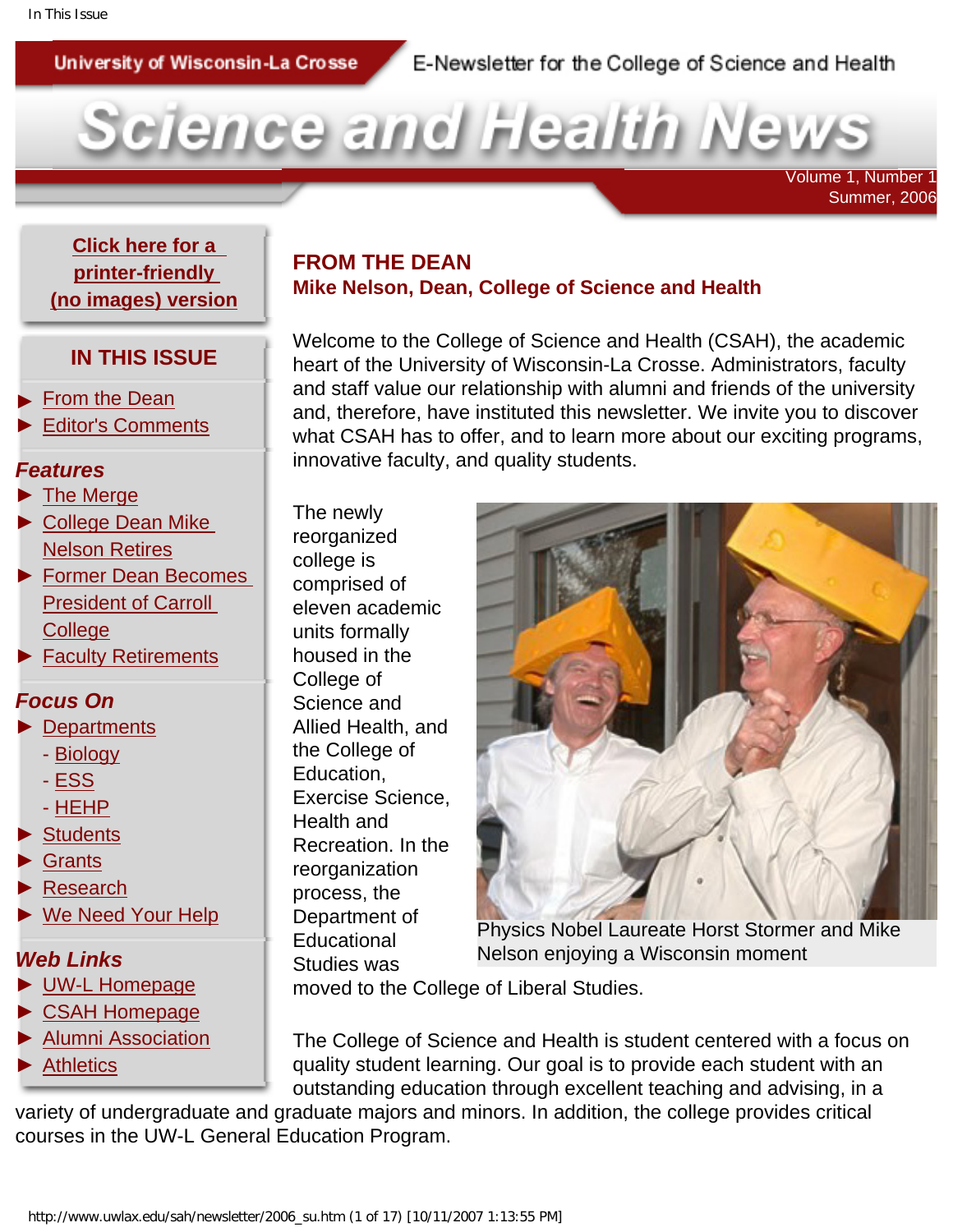Dedicated faculty and staff in the college have strong scholarship programs. In addition, many faculty members are interested in research, allowing students the opportunity to become vital participants in the scientific and computational process. The undergraduate research program in CSAH is recognized as a national model of excellence.

An area that binds the departments together is the variety of health programs, both undergraduate and graduate, available to students. The college is unique in being able to offer both preventative and care giving majors.

To learn more about the College of Science and Health, please examine our website at: [www.uwlax.edu/](http://www.uwlax.edu/sah/) [sah/](http://www.uwlax.edu/sah/) or contact me at [nelson.mich@uwlax.edu](mailto:nelson.mich@uwlax.edu) or 608-785-8218.

## <span id="page-1-0"></span>**EDITOR'S COMMENTS Phil Wilson, Editor, Professor Emeritus, Department of Exercise and Sport Science**



We told you we would be back, at least we told some of you. Last winter, as the College of Education, Exercise Science, Health, and Recreation (EESHR), we forwarded our first newsletter in a number of years. Over the past years different attempts had been made for a newsletter. Sometime there was one, and sometimes, not. As we indicated when forwarded last winter, "we are back, and we are back to stay". However, the College of Education, Exercise Science, Health, and Recreation has been merged into the College of Science and Health, (CSAH). So, this newsletter for some of you means "we are back", and for those who were not in the EESHR college last year, or a graduate of education, exercise science (physical education), health, or recreation…. welcome to the "New CSAH

Newsletter".

Assisting in the development of this newsletter is an Editorial Board. The board is representative of the college and consists of the following:

- George Arimond, Department of Recreational Management/Therapeutic Recreation, (608-785-8155, or [arimond.geor@uwlax.edu\)](mailto:arimond.geor@uwlax.edu).
- Carla Burkhardt, Assistant to the Dean, (608-785-8218, [burkhard.carl@uwlax.edu\)](mailto:burkhard.carl@uwlax.edu).
- Rick Mikat, Department of Exercise and Sport Science, (608-785-8516, [mikat.rich@uwlax.edu\)](mailto:mikat.rich@uwlax.edu)
- Gwyneth Straker, Department of Health Professions, (608-785-8475, [straker.gwyn@uwlax.edu](mailto:straker.gwyn@uwlax.edu)).
- Mike Winfrey, Department of Microbiology, (608-785-6964, [winfrey.mich@uwlax.edu](mailto:winfrey.mich@uwlax.edu)).

Do not hesitate to contact any of the above editorial board members with your comments, suggestions, and ideas. The purpose of this newsletter is to share with you activities of our current students, staff, and faculty. In future issues, we also will have articles on retired faculty, past programs, facility items, and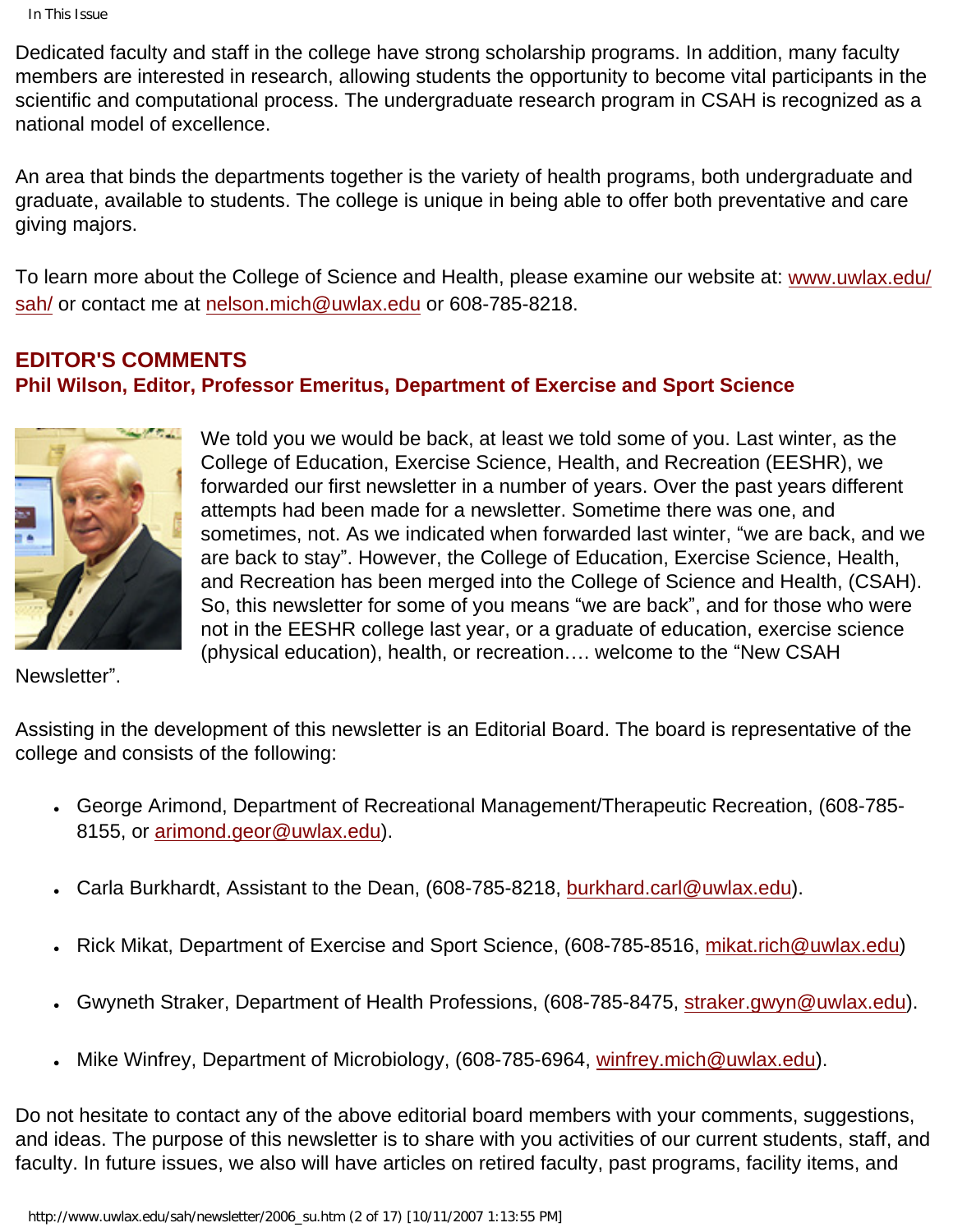other topics of a historical nature.

We do hope you enjoy this newsletter. It is about you and your college. Please feel free to contact me at any time with suggestions for topics and other ways you feel the newsletter can serve your needs. I can be contacted at 608-782-8350 or [pkwilson@centurytel.net](mailto:pkwilson@centurytel.net).

### <span id="page-2-0"></span>**THE MERGE TO ONE COLLEGE ...THE COLLEGE OF SCIENCE AND HEALTH George Arimond, Department Chair, Recreation Management and Therapeutic Recreation**



Restructuring a university's administration must take place from time to time. Part of this process sometimes involves the creation of a new college, and occasionally the elimination of a college. With a college elimination there is usually a merging of academic units into existing colleges. Last summer the university downsized its academic college structure from four colleges to three. The College of Education, Exercise Science, Health and Recreation was closed. Many of you will recall that prior to Education joining this college it was called the College of Health, Physical Education and Recreation (HPER). As part of the university's increased focus on the health professions, the health, exercise science (physical education) and recreation programs were merged with health professions, sciences, and math programs to form the university's newest college, College of Science and Health

### (CSAH).

Restructuring a university's college structure is a major undertaking and is only done when the current college structures are not meeting the university's changing vision. On rare occasions a combination of budgetary deficits and major changes in academic program causes the perfect storm. This type of campus climate condition forces the university to reevaluate its current college structure. The university's recent budgetary challenges and increased focus on health professions meant finding creative ways to reduce costs while preserving the quality of its current academic programs. The college merger was the first step in this process. To better understand the new college and its evolution, it is helpful to review where its academic programs came from.

In the early years of the university's inception biology, math, physics and physical education teaching were all a part of what was then called the Normal School. In the 1950's and 60's undergraduate majors in Biology, Chemistry, Recreation and Nuclear Medical Technology were formed along with an early graduate program in Biology.

In the 70's undergraduate majors in Computer Science, Health Education, Community Health, and Physical Therapy were formed. During this decade, there were also some master degree programs that were formed. These programs came from academic units that had strong undergraduate programs that were mature enough to now meet the growing demand for master degree programs within these academic disciplines. The graduate programs included Adult Fitness/Cardiac Rehabilitation, Health Education, Recreation Management and Therapeutic Recreation. In the 80's and early 90's the growth of programs slowed with only two new programs receiving approval in the 80's and two more in the early 90's. The programs in the 80's were an undergraduate program in Microbiology and a graduate masters program in Human Performance. Then in the early 90's a masters in Community Public Health was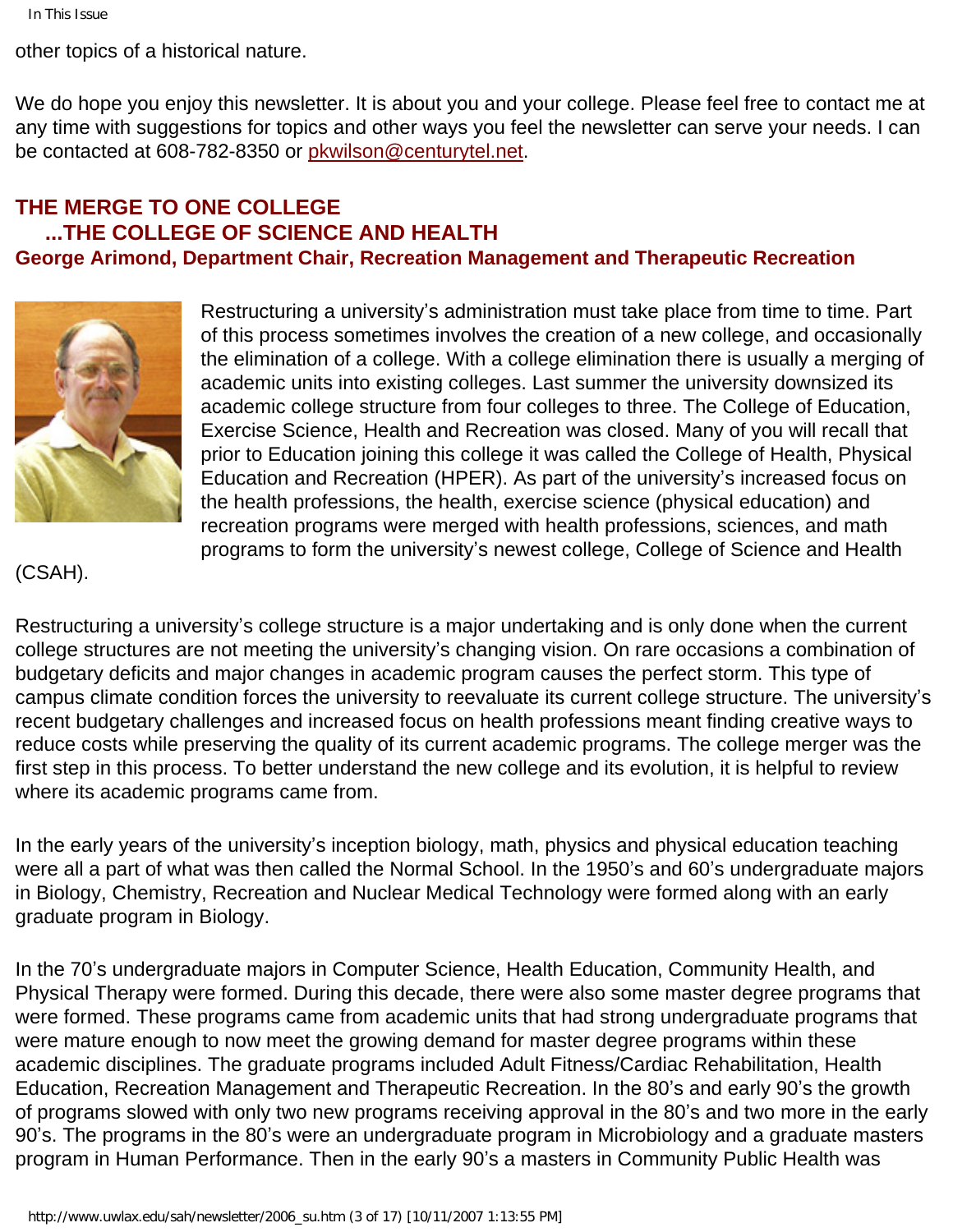In This Issue

approved. At this point, in the university's evolution, all of these programs were housed in one of two colleges. The allied health, math, physical sciences and computer science were housed in the College of Arts, Letters and Sciences and the general health, health education, physical education and recreation were housed in the College of Health, Physical Education and Recreation. At this point a major change was about to take place, which would have a significant influence on future college changes within the university.

In 1992 the University of Wisconsin System was concerned about health programs across the state system. Their concerns were two fold. First, were there sufficient academic programs across the UW campuses to meet the state's need? There was concern that there may not be sufficient university programs and resources to meet the state's growing need for young professionals in selected health professions. And the second question was whether any unnecessary duplication of health programs existed between the UW campuses. A lateral review of selected allied health programs was then conducted by the UW System. The review's findings and recommendations played a pivotal role in UW-L's decision to create a new college and make expansions in health profession programs on campus. The new college became the College of Science and Allied Health, and this became home for programs in math, computer science, physics, geography and earth science, chemistry, nuclear medical technology, biology, microbiology, and medical technology.

In the mid 90's significant expansions in the allied health program area were carried out as part of the changing university vision to place more emphasis on health programs. The three new undergraduate programs of Physician Assistant, Occupational Therapy, and Radiation Therapy were then developed. During this same period Physical Therapy, Medical Technology and Nuclear Medical Technology were increased in size, and Physical Therapy changed from a Bachelor of Science degree to a master's degree. The change from undergraduate to graduate degree has become a trend in the health professions. To keep up with this change, the university created master's degree programs in Physician Assistant and Occupational Therapy in 2003 and 2004 and most recently, in 2005, the Physical Therapy program was approved as a Doctor of Physical Therapy Degree in coordination with UW-Milwaukee.

These expansions in the university's health-related programs are all part of the university's success with its allied health mission. This success is even more significant because much of this change took place during fiscally hard times. As part of the university's fiscal management and continued improvements in the health professions, merging the science and allied health programs with health, exercise science and recreation was thought to be an appropriate move for two reasons. First, eliminating a college Dean's office reduces management costs and avoids any fiscal impacts to the university's all important academic programs. Secondly, several academic programs from the two colleges that were merged have some commonalities in the curriculums they teach. It was thought by merging these programs into one college it would increase collaboration and a sharing of resources between the academic units.

As the College of Science and Health moves into its second year of existence, the mission is to continue the current restructuring so students are better served in what has become a significant college on campus with highly respected academic programs.

### <span id="page-3-0"></span>**COLLEGE DEAN MIKE NELSON RETIRES**

After 36 years in higher education, Dr. Michael E. Nelson, Dean of the College of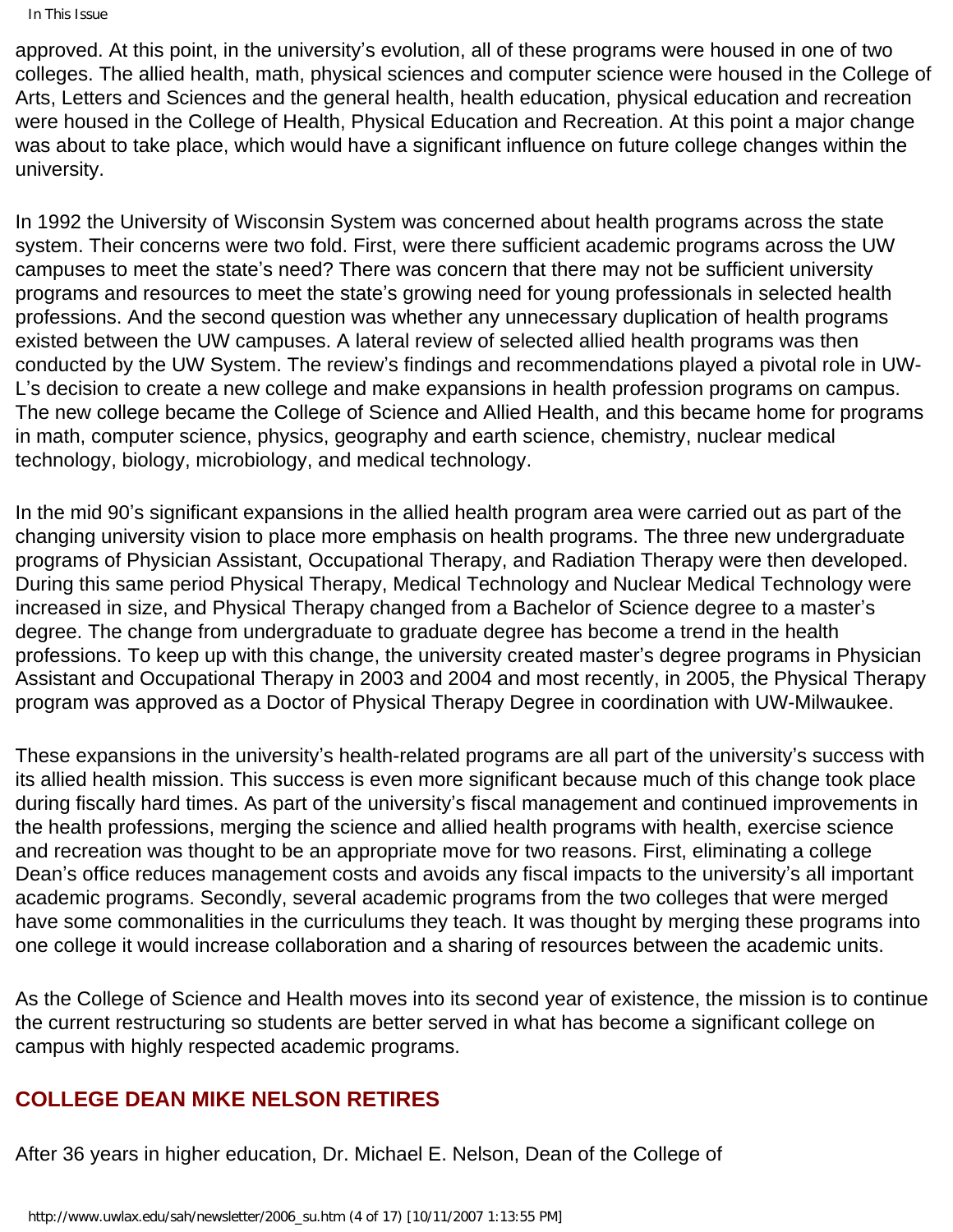In This Issue

Science and Health since 1998, is retiring effective July 1, 2006. A native of Tescott, Kansas, he received his undergraduate degree in geology in 1965 from Fort Hays State University. In 1967 he received his Master of Arts degree in geology from the University of South Dakota and in 1971 his Ph.D. from the University of Utah. Mike joined the faculty of Fort Hays State University in 1970, became the Chair of the Department of Earth Sciences in 1973, and Interim Dean of the College of Arts and Sciences in 1991. Prior to being appointed the Dean of the College of Science and Health at UW-L in 1998, he had been Dean of the Division of Science at Truman State University, in Kirksville, Missouri (1991-98).

Dean Nelson has published over 90 professional articles and abstracts, with the major emphasis on descriptions of rocks and vertebrate fossils in the intermountain area of Utah, Wyoming, Idaho and Nevada. A highlight of his research was the study in the mid-seventies of extinct large mammals that inhabited the shoreline environments of ancient Lake Bonneville, which drained into western Utah and eastern Nevada. The mammals, which became extinct



around 10,000 to 15,000 years ago, included mastodons, mammoths, camels, musk oxen, bison, wolves and horses. This project resulted in multiple publications and presentations at scientific meetings. He is also the author of over 20 unpublished technical articles on the salvage of vertebrate fossils along power lines and pipelines in Utah.

Nelson's current interests involve promoting undergraduate science programs and research, and international education. He is currently a Governor on the Board of Directors of the National Conferences on Undergraduate Research and a Past President of the Council on Undergraduate Research. Regarding international education, his efforts hopefully will result in cooperative future undergraduate research programs with universities in the United Kingdom and Germany.

Mike Nelson and his wife Diana will be retiring to Colorado Springs, Colorado, where they will be enjoying hiking, fishing, boating, and biking. Both domestic and international travel is also in their plans. And, he will remain as Director of the NCUR/Lancy Research Grant Program.

### <span id="page-4-0"></span>**FORMER DEAN BECOMES PRESIDENT OF CARROLL COLLEGE**



Doug Hastad, current Chancellor, and former Dean of the College of Health, Physical Education, and Recreation, has accepted the position of President of Carroll College in Waukesha, Wisconsin. Hastad joined the faculty of UW-L in August of 1989 as the Dean of the College of Health, Physical Education, and Recreation. He continued in that position until November of 1997, when he was named Interim Provost and Vice Chancellor for Academic Affairs. From June of 1999 to June of 2000 he was Provost and Vice Chancellor for Academic Affairs and from June of 2000 until March of 2001 Interim Chancellor. In March of 2001 he was named Chancellor.

Prior to joining the faculty of UW-L, Hastad had taught in the Moorhead Public School System, and at Concordia College, Arizona State University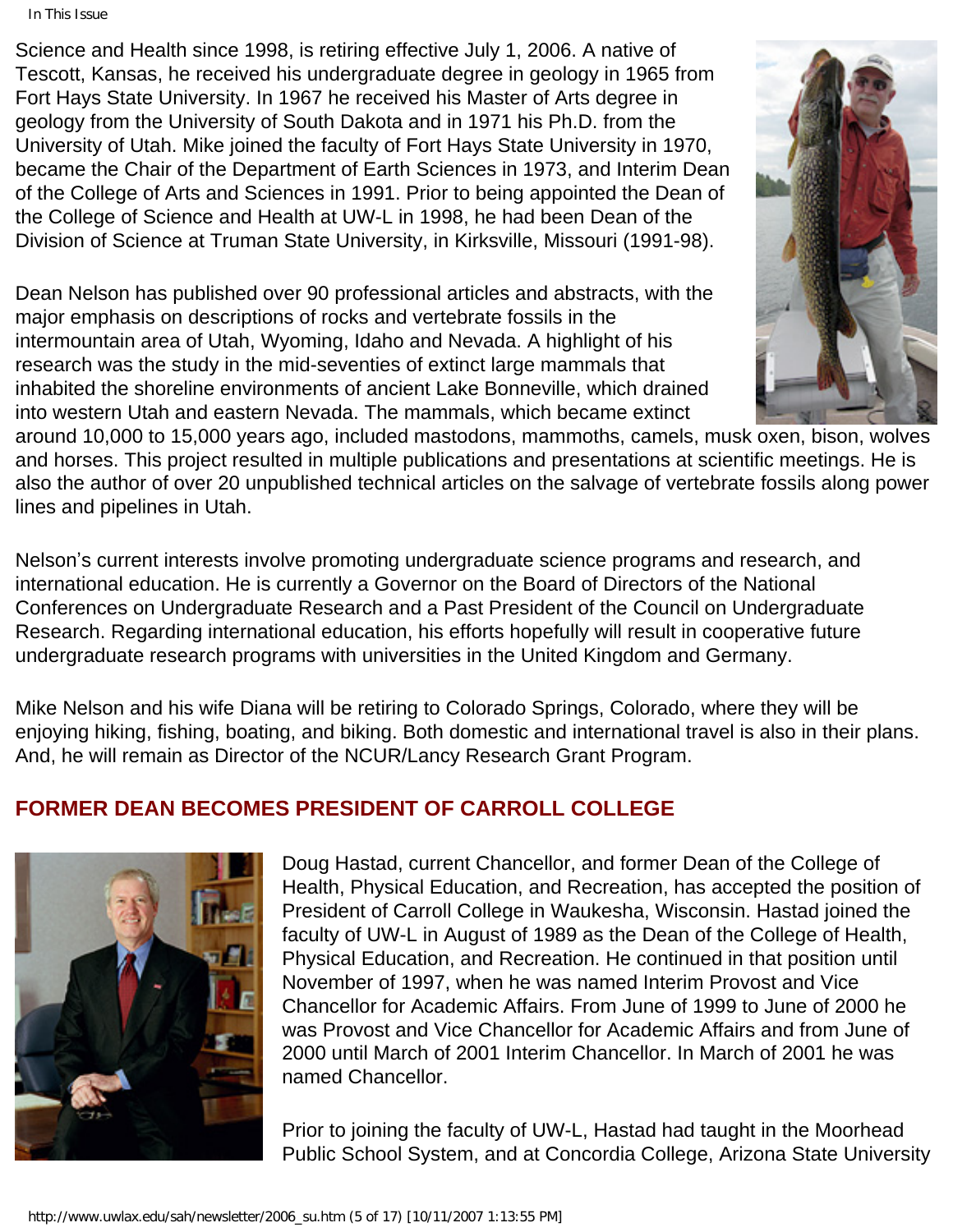In This Issue

and Northern Illinois University. Immediately prior to coming to La Crosse, he was the Chair of the Department of Physical Education and then Interim Dean of the School of Education at Texas Christian University. Hastad is a graduate of Concordia College in Moorhead, Minnesota, received his M.S. degree from Washington State University, and his Ed.D. from Arizona State University.

Hastad has been the author of four editions of a college text titled *Measurement and Evaluation in Physical Education and Exercise Science*. Additional publications include twelve books and manuals, 25 articles or book chapters, and 10 published research abstracts or proceedings papers.

Honors and distinctions received include the Illinois School Fitness Award in 1983, the American Heart Association- Wisconsin Service Award in 1992, a Bush Foundation Leadership Fellow in 1992, the Wisconsin AHPERD Service Award in 1996, and the James L. Loveless Award for leadership in the advancement of international education at UW-L in 2001.

# <span id="page-5-0"></span>**FACULTY RETIREMENTS**

**Linda Host**, Ph.D., 1983, Mathematics Department. Host states that first and foremost, she has enjoyed teaching. With lower level math courses, she enjoyed seeing students progress from worry and apprehension to a state of more relaxed confidence that they could indeed cope with math. With math majors it was a balancing act between providing information while challenging them to grow and discover on their own. Beyond teaching, Host was active in faculty governance both in the College of Science and Health and the University, often elected chair of the committee, and one term as chair of the University Faculty Senate.

**Eric Garland**, PA-C., 1995, Health Professions Department. Garland is taking early retirement from the University to return to full time clinical practice in the Orthopedic Surgery Department at Gundersen Lutheran. He has been with the UW-L-Gundersen-Mayo PA Program since it began in 1995 and was the first faculty member hired for the program. During his tenure with the program Garland served in many roles including Academic Coordinator, Clinical Coordinator, lecturer, and undergraduate student advisor. He founded and advised the Pre-PA Club on campus. Although he greatly enjoyed his 11 years with the PA program, he is looking forward to returning to full time clinical practice helping patients with musculoskeletal conditions.

**Ron McKelvey**, Ph.D., 1978, Chemistry Department. McKelvey came to UW-L after six years at the Institute of Paper Chemistry, so he had "only" 28 years at the university. Nevertheless, he has served under about ten chancellors and deans. "It has been a great career and I have enjoyed the contact with students, faculty, and staff. I was never told no when there was something I wanted to do." McKelvey is noted for his contributions to international education and travel, having taken four extended trips each to Japan, India, and Nepal. As an Emeritus Professor, he continues a research collaboration with Tribhuvan University in Katmandu, Nepal, and editorship of the newsletter for the local section of the American Chemical Society.

**Rod Mowbray**, Ph.D., 1972, Biology Department. Mowbray believes teaching undergraduates was the most important job during his 34 years at UW-L. He also was involved in teaching graduate level courses and directing graduate research. He developed and taught three new courses in the Biological Sciences. He was responsible for setting up the electron microscopy laboratory in Cowley Hall in 1978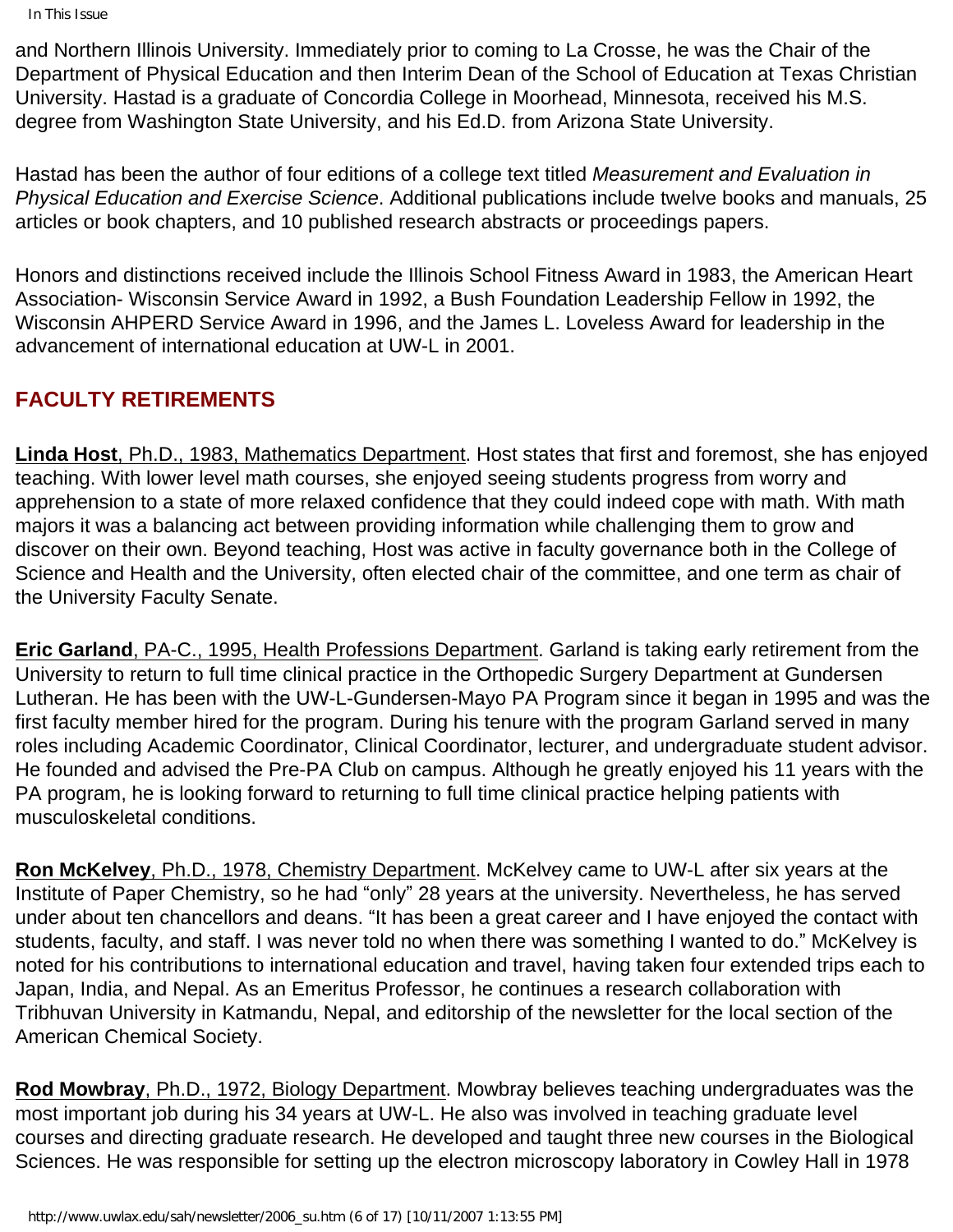```
In This Issue
```
and obtaining the first transmission and scanning electron microscopes. During his last six years he was Director of the Nuclear Radiation Center in Cowley Hall and served as the UW-L Radiation Safety Officer. He thoroughly enjoyed serving on advisory committees for Nuclear Medicine and Radiation Therapy and teaching students in these programs.

**Barry Schockmel**, M.S., 1969, Exercise and Sport Science Department. Schockmel has served in a variety of roles while at UW-L. He served as advisor to Phi Epsilon Kappa, chaired and served on numerous departmental and university committees, coordinated the coaching concentration, coached football, swimming and diving, and track and field, along with his teaching duties in the Exercise and Sport Science Department. He was named the WIAC assistant football coach of the year for the 2002 season, and in 2003 the AFLAC national assistant coach of the year. Besides coaching three national football championships and a national champion in diving, his fondest memories involve working with both students and athletes and watching their progress and development.

**Pat Trokan**, Ph.D., 1981, Recreation Management and Therapeutic Recreation Department. The primary courses taught by Trokan were Pool Facility Maintenance and Recreation Programming. He was also the UW-L Head Baseball Coach from 1985 through 1994. George Arimond, department chairman, says, "Dr. Trokan's greatest legacy is his warm friendly demeanor. His message in the classroom was always positive and supportive. Students said he always painted a very optimistic picture of the recreation profession and provided encouragement while advising for internships and future employment. He won the hearts of everyone with his good humor and stories about the recreation profession.

**Robert G. Wingate**, Ph.D., 1965, Geography Department. Wingate served as the Geography Department Chair from 1983 to 1986 and as a Faculty Senate member for 17 years. He was also the Geography Club Advisor for 31 years and the advisor for Delta Sigma Phi Fraternity for over 41 years. Wingate has taught at five international campus locations including Austria, Denmark, Ireland, Scotland, and Switzerland. His other international achievements have included presenting professional papers in England, Gibraltar, Spain, and Russia. He has also led over 25 student fieldtrips to various parts of the world.

# <span id="page-6-0"></span> **DEPARTMENTS**

# <span id="page-6-1"></span>**Biology: UW-L Hosts International Conference on Rivers and Civilization**

University of Wisconsin-La Crosse and the National Mississippi River Museum and Aquarium will co-host a four day International Conference on Rivers and Civilization in La Crosse this June 25-28. The conference is the third in a series on major river basins of the world. The first conference was held at Dubna University (Russia), along the Volga River in July 2002. The second conference was at Assiut University (Egypt), along the Nile River in October 2003. This multidisciplinary event is targeted for an audience from the sciences, arts, humanities, other groups that manage and use river resources, and individuals with a general interest in learning. The faculty for the conference includes an impressive list of internationally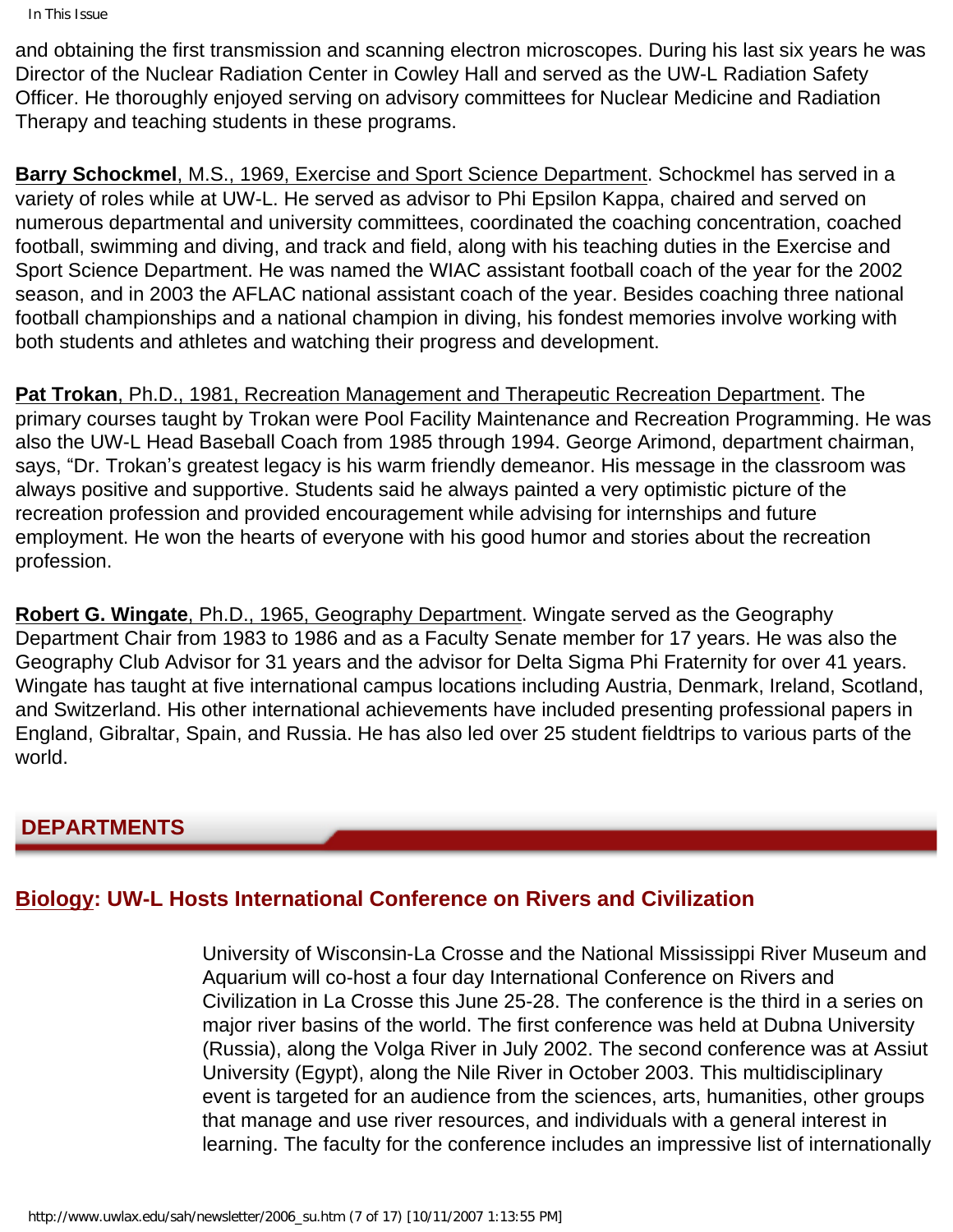In This Issue



recognized scholars, including Jared Diamond, Pulitzer Prize winning author of *Guns, Germs and Steel*, who will be delivering the keynote address entitled, "Why The World Runs on Water." The conference includes 24 special sessions, and more than 175 presentations, with speakers from 23 countries. Diamond's presentation and selected afternoon and evening sessions are open to the public at no charge. Major sponsors of the event include the UW-L Rivers Studies Center and the Office of International Education.

For additional information, visit the conference website [www.rivers2006.org](http://www.rivers2006.org/) or contact Rob Tyser at 608-785-6992 or [tyser.robi@uwlax.edu](mailto:tyser.robi@uwlax.edu).

# **Exercise and Sport Science: Athletic Training Educational Program**

<span id="page-7-0"></span>Athletic Training as a profession is unique to the continent of North America. Athletic Trainers have become established as health care providers in the United States and Canada, (where they are known as Athletic Therapists). Due to interest from students enrolled in the athletic training educational program to have international experiences, Mark Gibson, Director of the Athletic Training Program, visited Frankfurt, Germany during the summer of 2004 to discuss potential internship sites for UW-L students. Gibson, Winfried Banzer, PhD, DO and Lutz Vogt, PhD, both of the Department of Sports Medicine in the Institute for Sport Sciences of Johann Wolfgang Goethe-University of Frankfurt, were able to establish groundwork for not only an internship but a faculty and curricular exchange.

During summer, 2005, Michael Koroch, an athletic training student at UW-L, completed an eight week internship at the reActiv Sports Medicine Center in Kronberg, Germany under the supervision of physiotherapists at the Center. In addition, Gibson taught a course in Prevention and Care of Athletic Injuries to 25 students in Frankfurt. Currently UW-L has one German student on campus and enrolled (Spring 2006) in several courses and clinical experiences. In addition, during the summer of 2006, the exchange will continue as Cordial Gillette, UW-L Assistant Athletic Trainer, will be teaching a course on Athletic Injury Assessment of the Upper Extremity at the University of Frankfurt.

The entire program is still currently under discussion, but coursework from each institution will be utilized to continue to develop the athletic training profession in Germany. For further information contact Mark Gibson at 608-785-8190 or [gibson.mark@uwlax.edu](mailto:gibson.mark@uwlax.edu).

# **Exercise and Sport Science: Undergraduate Strength and Conditioning Concentration**

Functioning within the Department of Exercise and Sport Science, the Strength and Conditioning Concentration offers participating students the opportunity to learn how to implement appropriate conditioning programs for a variety of populations. Students learn correct lifting techniques and program design in an applicable environment. Students in the program have a wide range of interests, including wanting to become personal trainers, strength coaches, physical educators, athletic trainers, or physical therapists. Most are in the Exercise and Sport Science Department majoring in fitness, but some come from other academic related programs.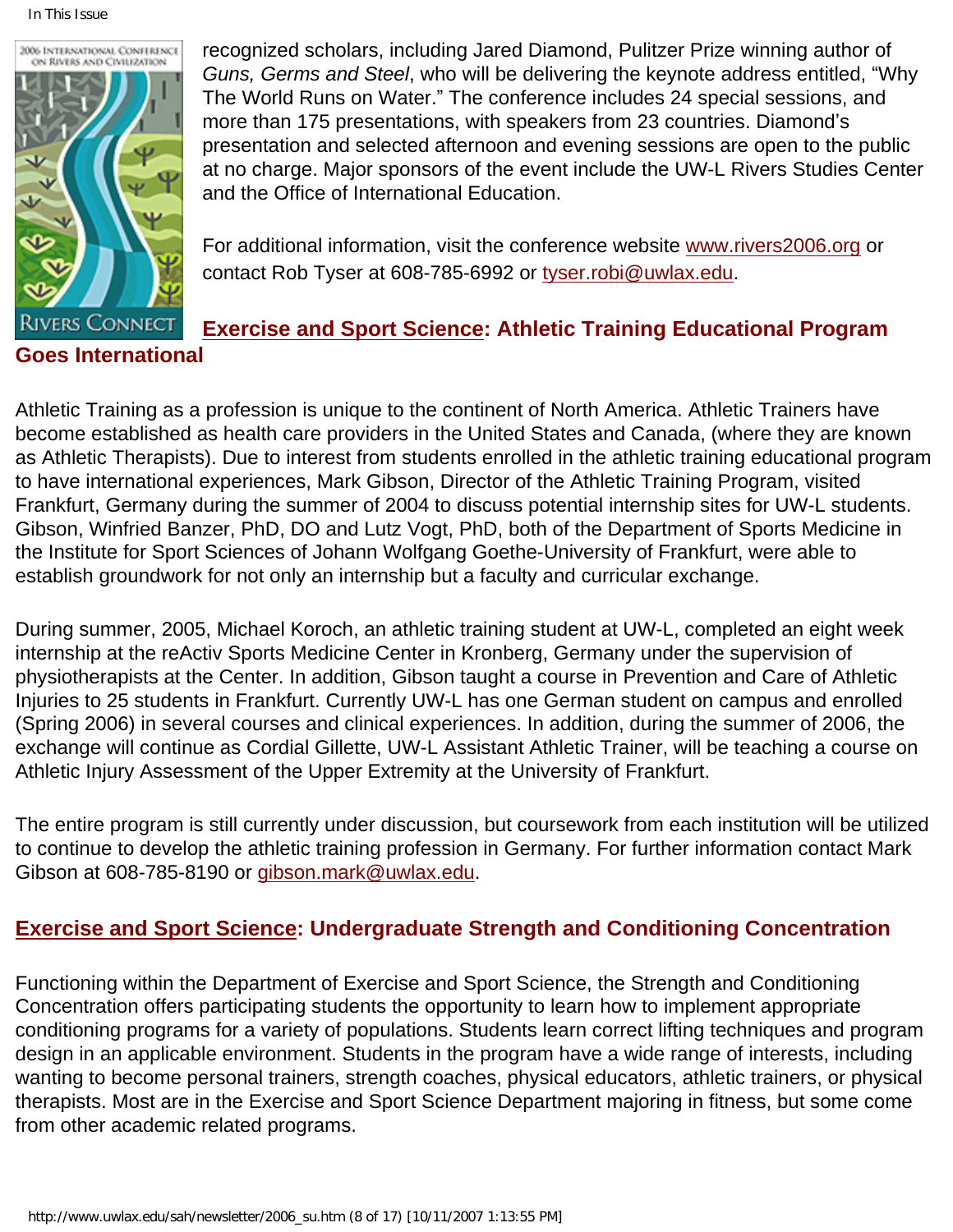Acceptance to the program is competitive, with only 12 students admitted per semester. The average number of applicants is 20, with selection based on attitude, initiative, and aptitude for the field. Upper level strength and conditioning students act as mentors for students recently admitted to the program, in a comfortable, peer to peer manner. This arrangement allows upper level students to experience teaching lifting techniques and principles, while exposing the younger students to strength and conditioning concepts in a casual, non-structured manner.

Following the volunteer experience, students take two "hands on" courses, and two lecture based courses that explore program design and the application of biomechanics, muscle physiology, and principles of motor control to strength and power development.

Students in this concentration also provide a valuable service to the UW-L community by staffing the strength centers, assuring the safety of its participants, and providing sound lifting advice. For further information, contact Travis Erickson at 608-785-6546 or [erickson.trav@uwlax.edu](mailto:erickson.trav@uwlax.edu).

### <span id="page-8-0"></span>**Health Education and Health Promotion: Partnership for Health**

Professional Development Schools (PDS), a new partnership between the UW-L Department of Health Education and Health Promotion and the Onalaska School District, has created opportunities for more teaching experience for UW-L school health majors, and health education for Onalaska students. PDS joins a university and a K-12 school district to accomplish common educational goals. The school district students are learning about health and the university students are benefiting from observing and practicing exemplary teaching.

Onalaska has long been proud of it's K-12 health education, but failed referendums has resulted in the cutting of non-required elementary health specialists. A partnership was formed, and now health instruction exists for Onalaska elementary school students, and a quality experience has been created for upper level UW-L health education students. After three semesters of the PDS partnership, evaluation comments from the UW-L students have included: "feel better about classroom management", "prepared me for the demands of student teaching", "now I know what interactive



Kristi Kotecki, School Health major.

teaching is", "weekly feedback on teaching helps", "re-teaching lessons was great learning experience", and "great to be teaching real students". Onalaska teachers say: "children look forward to them coming", "my students are learning something", "we want to help the new teachers learn", "lessons are fun", and "they do a great job".

Is it better? Definitely, for UW-L students. However, four week rounds of different students rotating in and then leaving, and varied skill level of the university students, still offer a challenge for Onalaska. These challenges are being addressed, and solutions are being explored. Universities and school districts can have a collaborative relationship built on mutual trust, respect, and a shared belief that together students can be better prepared for the world of tomorrow.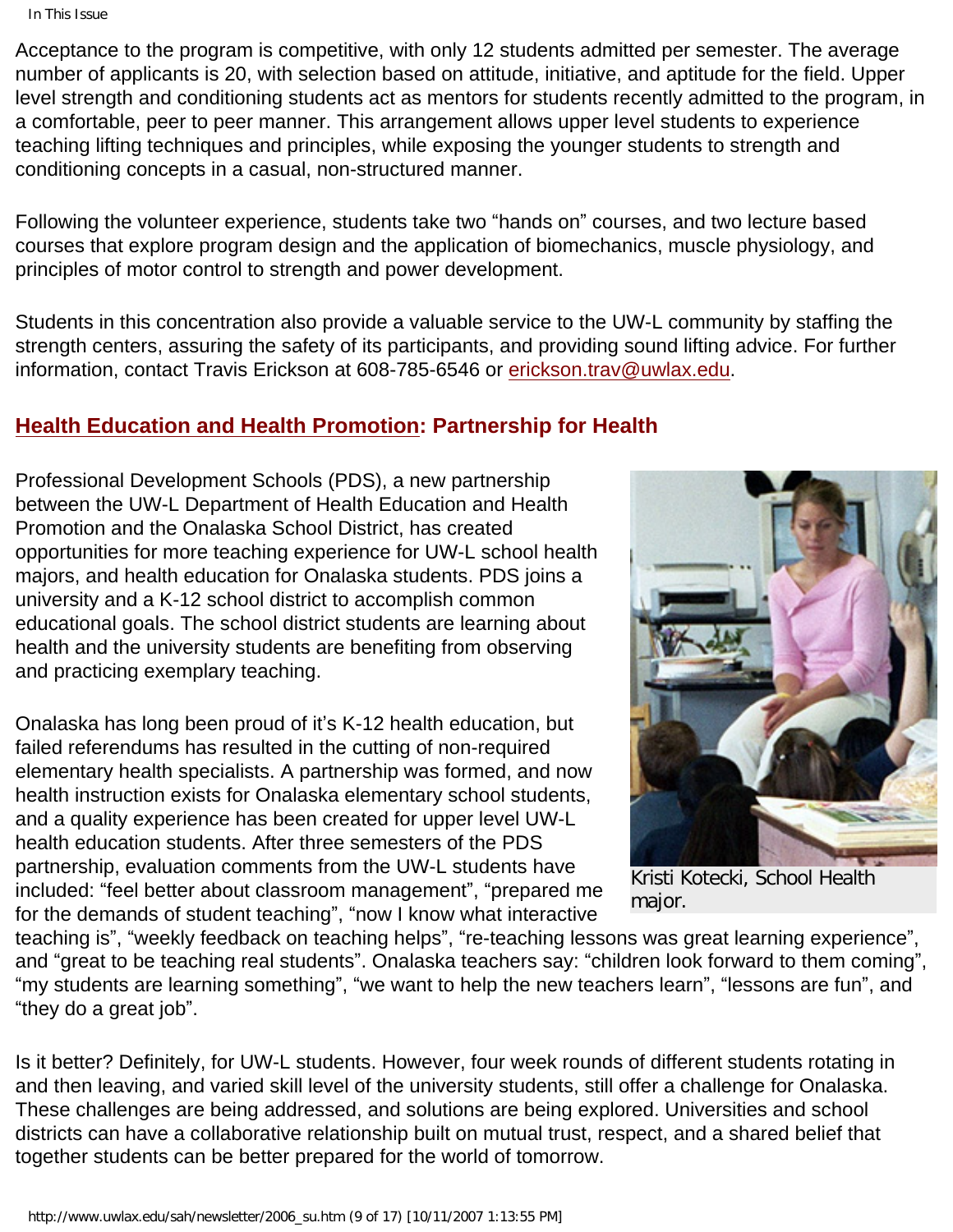For more information about School Health Education or Professional Development Schools contact J. Leslie Oganowski at 608-785-6790 or [oganowsk.joan@uwlax.edu](mailto:oganowsk.joan@uwlax.edu).

#### <span id="page-9-0"></span> **STUDENTS**

### **Pura Vida! Biology J-term Course in Costa Rica**

The leatherback turtle heaved her massive body upon the moonlit Costa Rican beach to lay her eggs. After she dug her nest, students scrambled to take biological measurements from the turtle before she completed her task and returned to the sea. This learning activity was just one of the many experiences enjoyed by UW-L students



Red-Eyed Green Tree Frog Blue Morpho Butterfly



enrolled in the J-term course "Tropical Ecology and Conservation." Twelve students traveled to Costa Rica with Biology Department faculty members Rob Tyser and Mark Sandheinrich for two weeks in January, 2006. After three days living in a shack on the beach and assisting park guards with sea turtle research and conservation, the class traveled to Palo Verde National Park to learn about the ecology of tropical dry forests, which are one of the most threatened ecosystems on the globe. The park is also home to a large marsh complex that is an important feeding, breeding, and nursery area for more than 30,000 waterfowl. Howler monkeys, white throated capuchin monkeys, and wild pigs were also common sights on daily trips into the forest. The last week of the course was spent at Tirimbina Rainforest Center where biodiversity, conservation, and indigenous human cultures were emphasized. Each day brought an amazing array of discoveries, such as leaf cutter ants, poison dart frogs, three-toed sloths, and blue morpho butterflies. A banana plantation, coffee plantation, and ecotourism facilities were also visited to learn about the importance of agriculture and tourism to the economy of this Central American country. Jterm courses offer unique opportunities to learn outside the classroom and engage students in once in a lifetime experiences that might be best described by the Costa Rican phrase "Pura Vida!"—pure life!

For more information, contact Mark Sandheinrich at 608-785-8261 or [sandhein.mark@uwlax.edu.](mailto:sandhein.mark@uwlax.edu)

### **Chemistry/Biology Major Named Conference Cross Country Scholar Athlete**

In November, William Walkowicz was named the 2005 Wisconsin Intercollegiate Athletic Conference (WIAC) Max Sparger Men's Cross Country Scholar-Athlete. Walkowicz, a senior from Waukesha, WI (West H.S.), completes his double major in Chemistry and Biology (with a minor in Philosophy) this spring. He was a four-time selection on the WIAC Scholastic Honor Roll, having maintained a 3.76 gpa, and received the Wisconsin Academic Excellence Scholarship award from 2001-2004. Walkowicz was a cross country team captain this season and helped the Eagles to their second straight conference title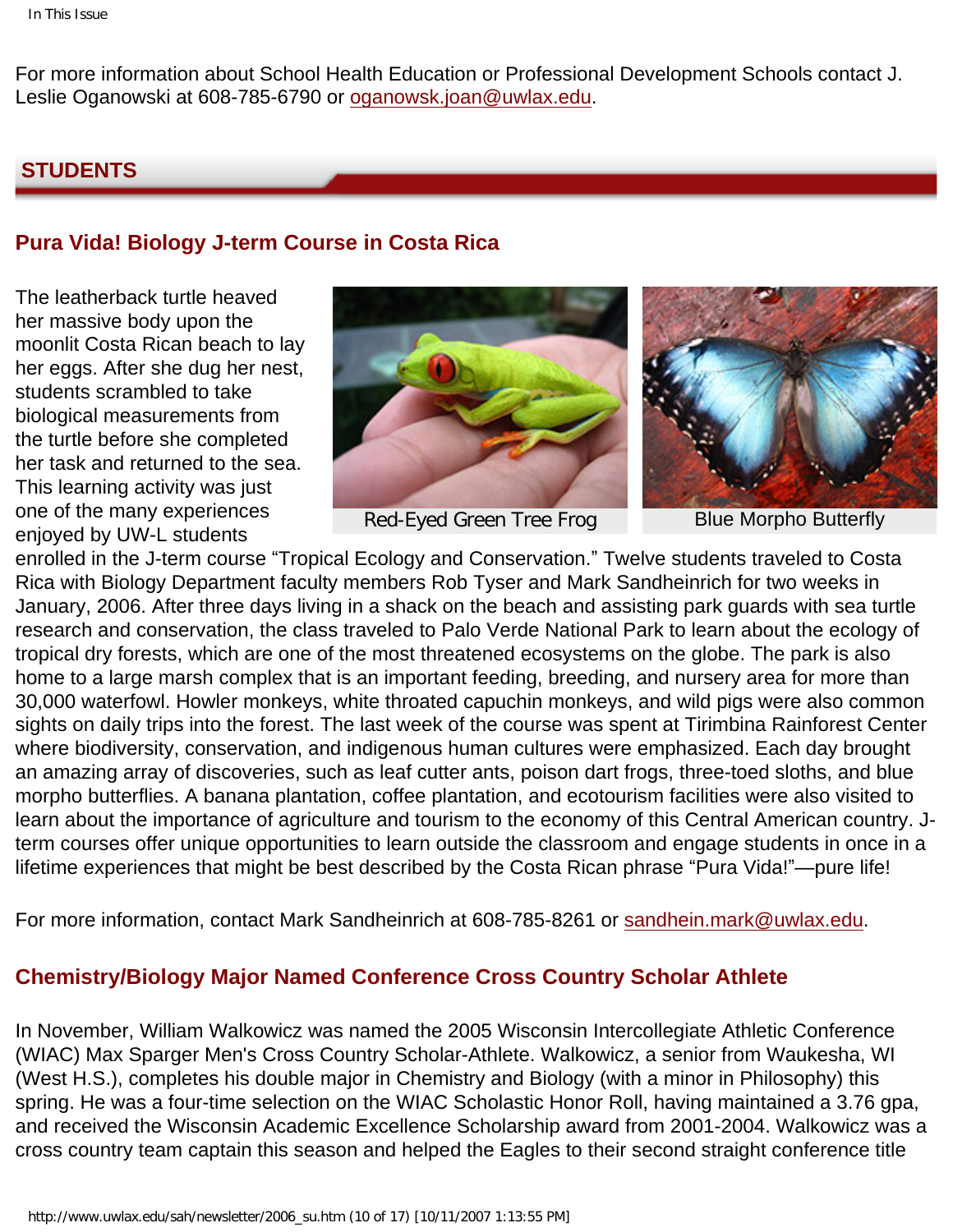In This Issue

by placing 11<sup>th</sup> at the conference meet. His 11<sup>th</sup> place standing netted all-WIAC second team status. The 2005 team were also the NCAA Midwest Regional and NCAA Division III National Champions.

Walkowicz has been named to UW-L's Dean's List six times, including three semesters with a 4.0 gpa, and has been the recipient of numerous academic scholarships. He has served as a student liaison to the Dean of the College of Science and Health and as a member of UW-L's Leadership Council. Further, Walkowicz has worked as a research assistant, computer access consultant, and tutor in organic chemistry. Bill has also participated in research with Todd Weaver (chemistry) and with Mycophyte Discovery, a collaborative, interdepartmental research group focused on the discovery and development of new antibiotics. He presented the results of his research at the National Conferences on Undergraduate Research (NCUR) in Indianapolis, IN in 2005 and Asheville, NC in 2006. Bill intends to pursue a Ph.D. in chemical biology after spending the summer in Scotland and touring Europe.

The WIAC Scholar-Athlete Award is named after Max Sparger, who served as commissioner of the Wisconsin State University Conference from July, 1971 to July, 1993.

For further information, please contact Aaron Monte, Chair, Department of Chemistry, at 608-785-8260 or [monte.aaro@uwlax.edu](mailto:monte.aaro@uwlax.edu).

### **Statistical Consulting by Students at UW-L**

What factors contribute the most to the success of the UW-L football team? What factors contribute the most to the health of alpine lakes? Does bullying affect academic engagement? How does road salt affect the marsh? Wouldn't you like to know the answers to these questions? This is just a small sample of the exciting research projects brought by faculty and students (both graduate and undergraduate) to the Statistical Consulting Center (SCC). Students who have had the required courses and who have permission from the SCC Director can register for this one credit course (repeatable up to three credits) and apply what they have learned in class by working as a statistical consultant to faculty, graduate students, and undergraduate researchers at UW-L.

Statistical services are available to UW-L faculty and staff, master's level students, and undergraduate researchers through the SCC. This may include advice and assistance in areas of research design, data modeling and analysis, and interpretation of results of any project that has a statistical foundation. The SCC gives students, under faculty supervision, hands on experience with data and statistical problems, while providing support for clients in the UW-L campus community.

In addition to gaining valuable, practical experience, student consultants in the SCC get a chance to collaborate with others in research, develop communication and technical writing skills, and help others while adding an important component to their resume. Former student consultant Tony Batzler writes, "I found my experience with the SCC to be very satisfying. It gave me the opportunity to expand on my understanding of statistics, as well as increasing my computer skills in designing a web survey."

For more information or if you have any comments or suggestions, please contact Dave Reineke at 608- 785-6607 or [reineke.davi@uwlax.edu.](mailto:reineke.davi@uwlax.edu)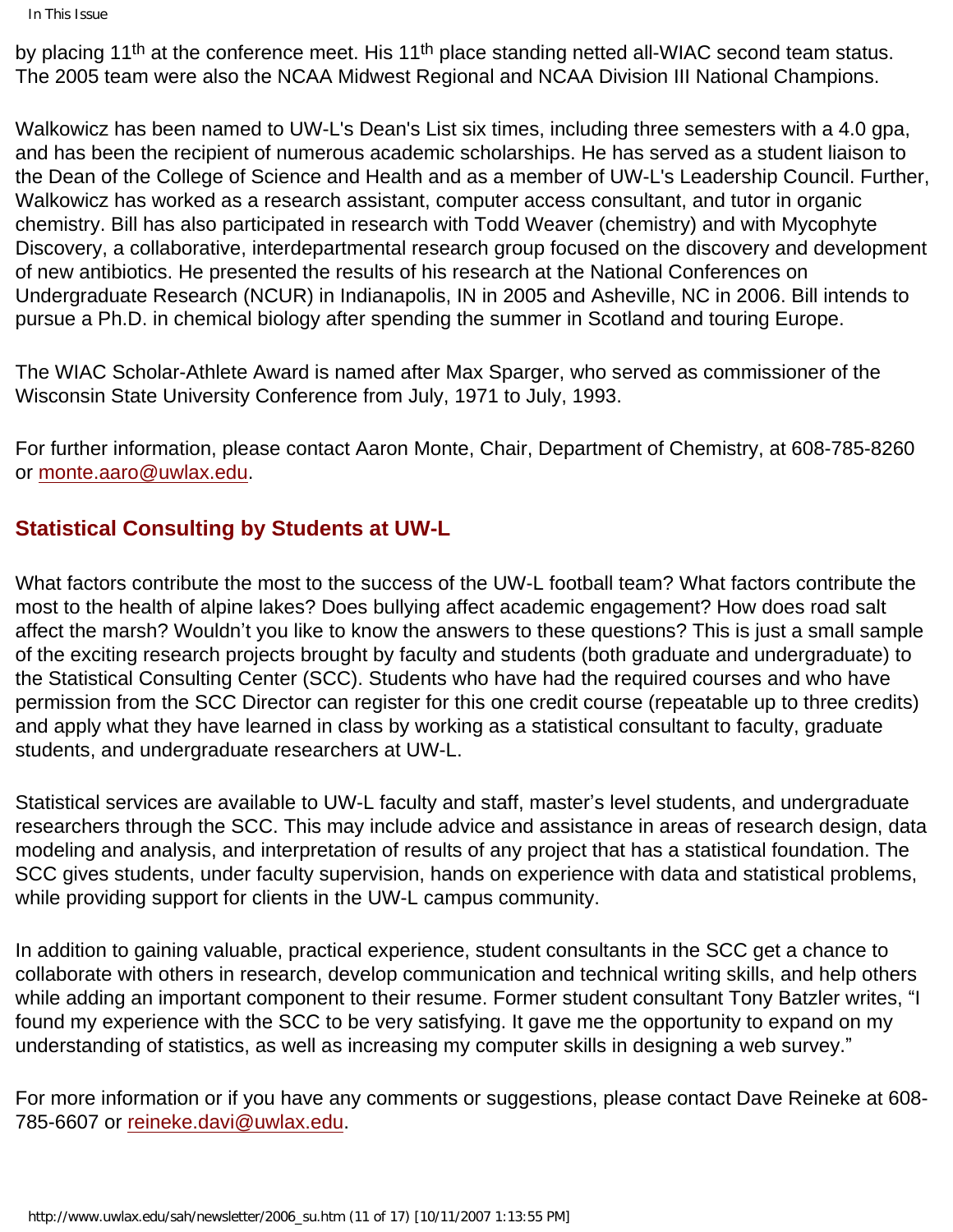### **Former Therapeutic Recreation Student Katrina Hero**

Hurricanes can devastate people's lives. These situations however can also provide an opportunity where recreation comes to the forefront to help individuals suffering from increased stress. That's what UW-L therapeutic recreation graduate Jeff Helminger did for many children caught in hurricane Katrina.

Jeff is a Certified Therapeutic Recreation Specialist that works for the Children's Hospital in New Orleans. Jeff's dedication to his profession and clients went above and beyond the call of duty. Hurricane Katrina devastated his hospital and forced sick children to be moved to other locations due to the unsafe conditions in New Orleans. Jeff heroically stayed behind with the more fragile children until arrangements were made for them to be taken to an airport, where military planes and personnel would fly them to Kansas City for medical attention. Jeff had difficulty having to be separated from the children so decided to travel to Kansas City on his own to meet them. On arrival, Jeff comforted the children with a familiar face, and was able to help hospital staff with the children's diagnosis, as all of their medical records had been lost in the storm.

Jeff put into practice what research has demonstrated about the importance of leisure activities in times of stress. Participating in leisure activities has been shown to aid in coping with stress, and can be a buffer against negative consequences, both physically and psychologically.

The University of Wisconsin-La Crosse Therapeutic Recreation Club and students in the Innovative Activities Class also contributed to those affected by Katrina by organizing a drive for recreation materials. Received and forwarded to Mobile, Alabama were 800 books, 110 toys, over 600 games, and 100 art and craft supplies. This was a great experience on how to raise funds and organize an event.

For further information on these Katrina humanitarian efforts contact Jennifer at 608-301-1277 or [fahey.](mailto:fahey.jenn@students.uwlax.edu) [jenn@students.uwlax.edu.](mailto:fahey.jenn@students.uwlax.edu)

#### <span id="page-11-0"></span>**GRANTS**

### **UW-L Challenge Course Conference**

Jeff Steffen, Ryan Olson, Ryan Hammes and Pat DiRocco of the Exercise and Sport Science Department have received funding from the University of Wisconsin System to host a Summer Institute at the UW-L Challenge Course. The primary goal of this program is to increase the teacher effectiveness of Challenge Course Facilitators in the university system, by teaching strategies utilizing technology to increase access for people with differing abilities. A challenge course or ropes course is a series of high and low elements where participants negotiate obstacles individually or as a group. UW-L operates one of the few totally "accessible" courses in the United States. Challenge courses which are accessible are designed to allow all students, regardless of their physical abilities or limitations, to participate in high and low challenge elements.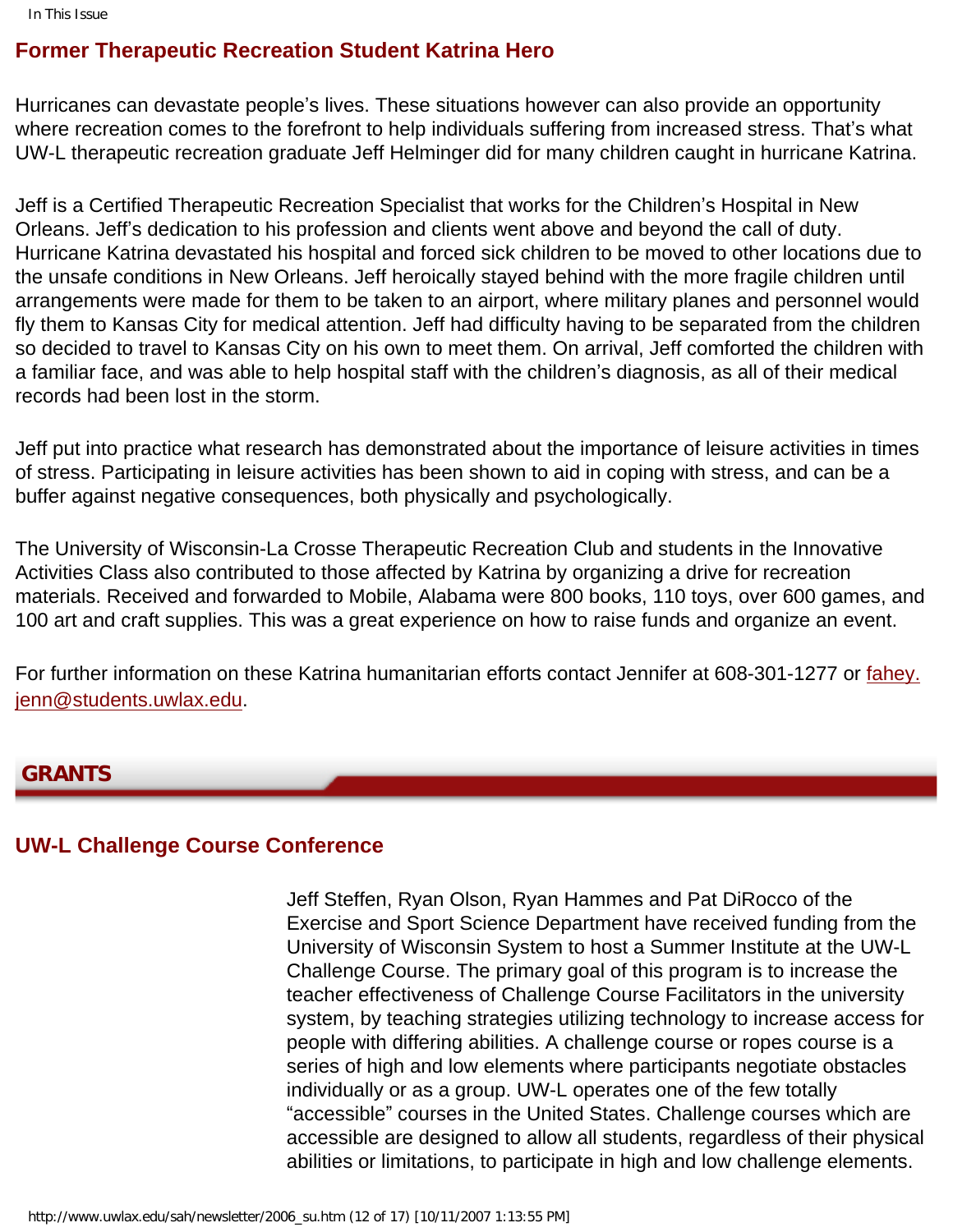In This Issue



Adaptations which increase access include specialized harnesses, pulley systems and ramps.

Adventure Education is a process of teaching people to go beyond previously believed self-imposed boundaries through participating in challenge course activities. Introducing new practices, modification of previous practices, and program and facility design will be the focus of the conference. The conference will also allow University of Wisconsin faculty from throughout the state to learn and share new ideas on how to create access to high and low elements, for people with varying ability levels. The conference is available to anyone interested in challenge course technology.

For more information contact the UW-L Adventure Office at 608-785- 6515, or Jeff Steffen at 608-785-6535, or [steffen.jeff@uwlax.edu.](mailto:steffen.jeff@uwlax.edu)

To see pictures of UWL students on the challenge course go to the following website: [www.uwlax.edu/](http://www.uwlax.edu/sah/ess/adventure/rc_photo_album.htm) [sah/ess/adventure/rc\\_photo\\_album.htm](http://www.uwlax.edu/sah/ess/adventure/rc_photo_album.htm).

# **Active and Healthy Lifestyles for Children with Disabilities**

The Department of Exercise and Sport Science, in collaboration with Gundersen Lutheran, the School District of La Crosse, and youth service agencies, is making an impact on the lives of children with disabilities and their families. The project, Active and Healthy Lifestyles for Children with Disabilities is funded by a three year \$440,490 grant from the University of Wisconsin School of Medicine and Public Health, through the Wisconsin Partnership Fund for a Healthy Future [\(http://wphf.med.wisc.edu/index.](http://wphf.med.wisc.edu/index.php) [php](http://wphf.med.wisc.edu/index.php)).

The major thrust of the grant is to design, implement, and



Abbey Warriner, Fitness Major with a Strength and Conditioning Concentration, working with 6 year old Craig Snider.

evaluate physical activity and nutrition education programs for children with disabilities. Goals include: 1) increasing physical activity levels of children with disabilities; 2) decreasing overweight and obesity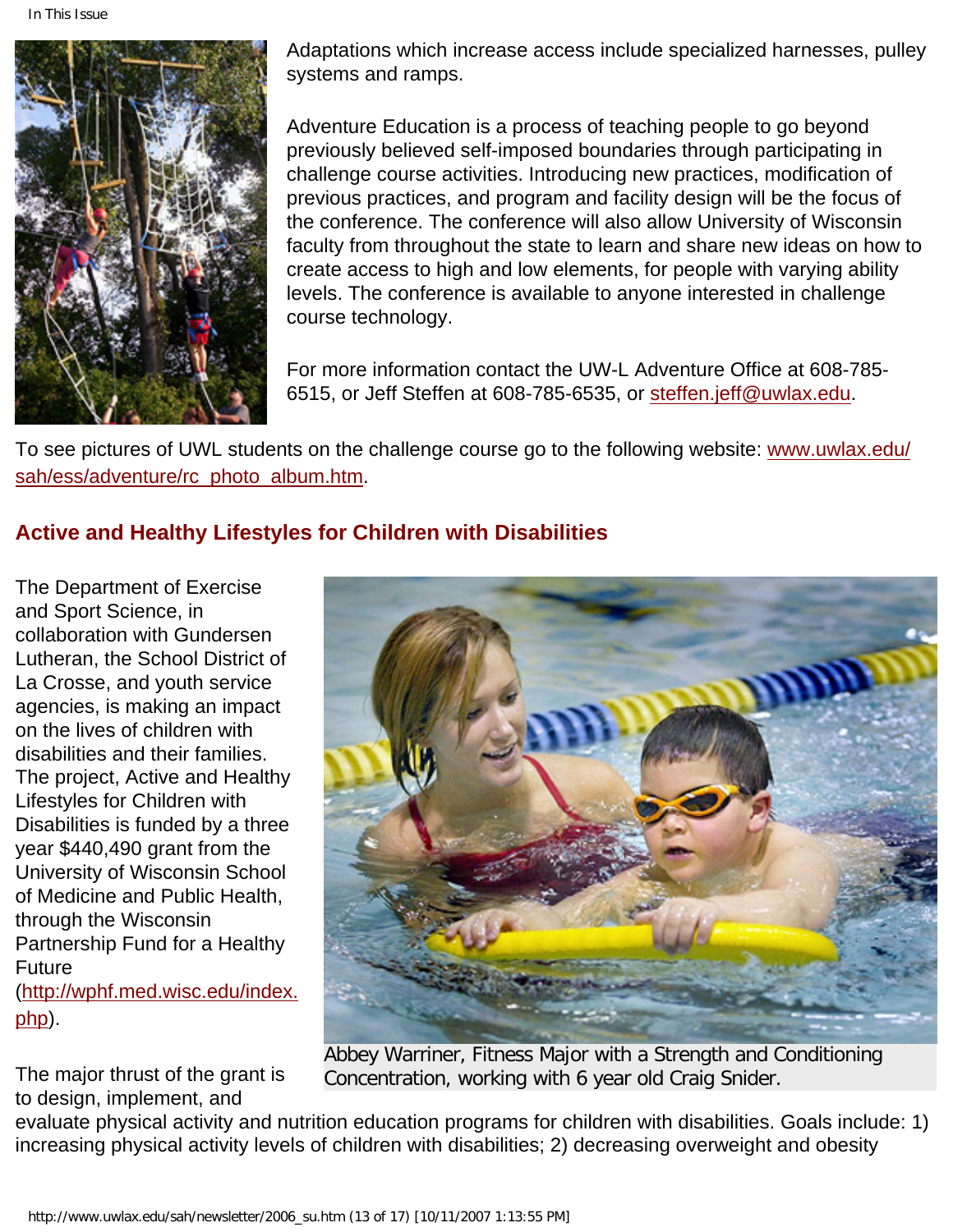In This Issue

through physical activity and nutrition education; and 3) conducting and disseminating collaborative action-research and best practices in physical activity and nutrition education for children with disabilities. National recognition has already been received through an invitation to Garth Tymeson and Shelley Wetzel to serve on the "Expert Constituent Committee" for the "I Can Do It, You Can Do It" Physical Activity Mentoring Program sponsored by the U.S. Department of Health and Human Services.

Staff has been very active with initiatives. "This is a great way to enhance health and physical well being of children with disabilities while in programs in our community. This is the ideal time in a child's life to make a difference" said Grant Coordinator Shelley Wetzel. Community-based programs have included baseball, soccer, YMCA Kids Marathon, a Physical Activity Mentoring Program that links college students with children, aquatics, outdoor winter activities, and the first ever sports program at the Boys and Girls Club for kids with disabilities. A nutritional education program, "Winning Weighs for Kids with Disabilities," has been implemented with Gundersen Lutheran staff.

For more information, contact Shelley Wetzel, Grant Coordinator (608-785-8695; [wetzel.shel@uwlax.](mailto:wetzel.shel@uwlax.edu) [edu](mailto:wetzel.shel@uwlax.edu)) or Garth Tymeson, Grant Director, (608-785-5415; [tymeson.gart@uwlax.edu,](mailto:tymeson.gart@uwlax.edu) or [http://www.uwlax.](http://www.uwlax.edu/activeandhealthylifestyles/) [edu/activeandhealthylifestyles/.](http://www.uwlax.edu/activeandhealthylifestyles/)

# **Student Conducts Lumbar Training Study with Gymnastics Team**

Dana Johansen, an Exercise and Sport Science Fitness Major, who is also completing academic concentrations in Competitive Coaching, and Strength and Conditioning, recently conducted a study with the UW-L Women's Gymnastics Team. Dana tested the endurance capabilities of the participating gymnasts' trunk musculature before and after ten-weeks of lumbar endurance training. The training was conducted twice per week and included a variety of lumbar specific floor exercises targeting the musculature of the trunk. When the results were compared to a control group that did not train, it was found that the ten weeks of training resulted in significant improvements ( $p < 0.05$ ) in lumbar endurance capabilities that averaged nearly 55 percent across the targeted muscle groups. Dana also monitored low back injuries for the gymnastics team this season. There were no new low back injuries in the gymnasts this year, versus five low back injuries that required a physical examination by the UW-L Athletic Training staff last season.

Barb Gibson, the Head Gymnastics Coach, whose team just won their 6<sup>th</sup> consecutive national championship, said that the lumbar endurance training was very beneficial to her athletes. Dana presented her data at the UW-L Celebration for Undergraduate Research Day on March





**Dana Johansen with 2006 National Collegiate Gymnastics Association Division III Champions** From left to right: Cait May, Kait Haack, Dana

Johansen, Mackenzie Howard, and Nicole Burda

31<sup>st</sup> and is also scheduled to present her study at the annual meeting of the American College of Sports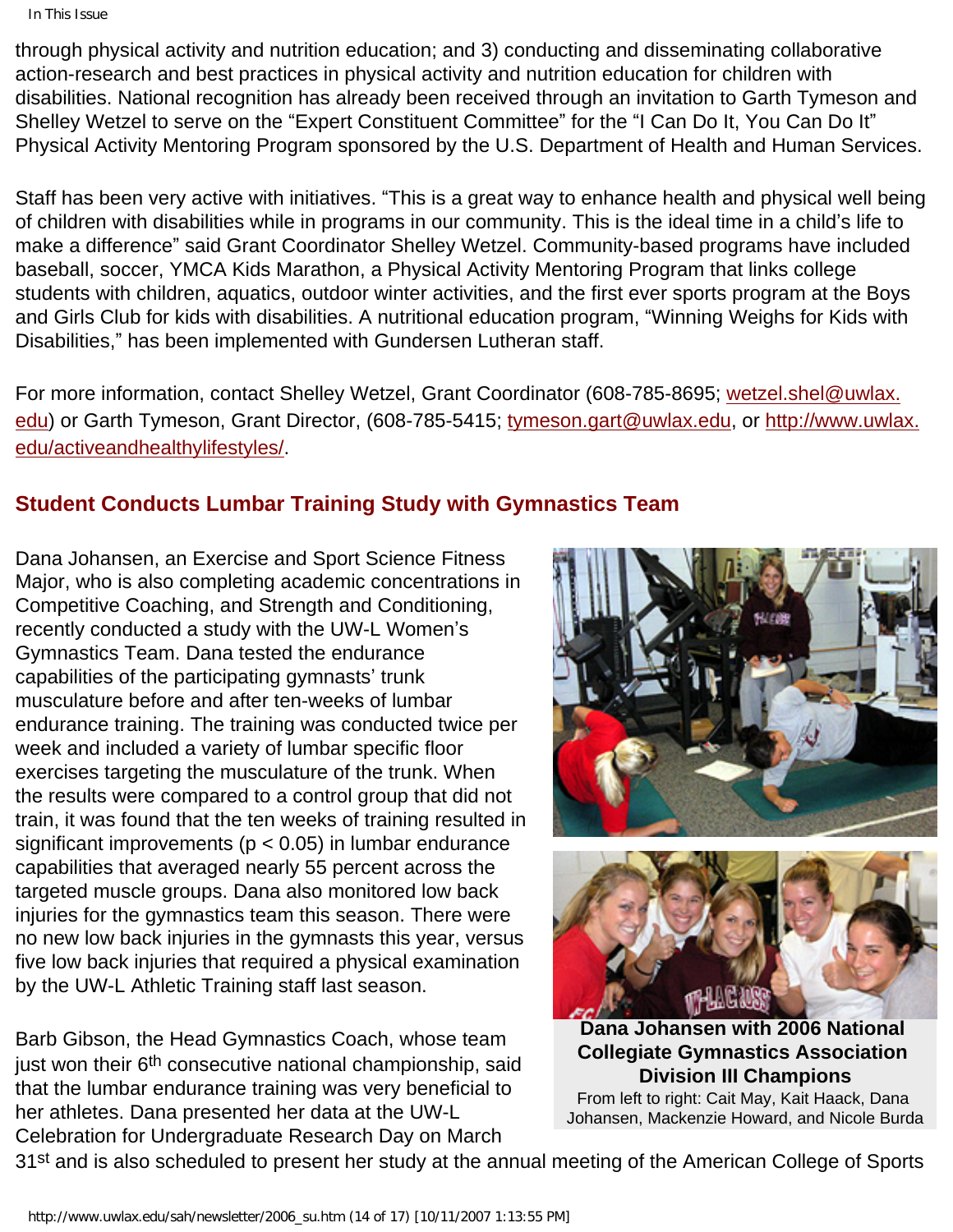Medicine (ACSM) in Denver, Colorado in June. After completing her study Dana said, "by conducting this undergraduate research project, I have really been able to challenge and test my own capabilities. Yes, projects like this are a lot of work, especially on top of three jobs and school, but it is all worth it when you are able to see your knowledge being applied and your talent being put to work". Dana was supervised by Brian Udermann of the Department of Exercise and Sport Science.

For more information regarding this research project please contact Brian at [udermann.bria@uwlax.edu](mailto:udermann.bria@uwlax.edu) or 608-785-8181.

# **La Crosse Foundation Funds "Arts for All" Workshop**



A workshop participant demonstrates that there is no disability when it comes to art.

Children and adults with disabilities need creative outlets just like all of us. In January of 2006 the UW-L Therapeutic Recreation (TR) Program, in conjunction with CESA #4 (Cooperative Education Service Agency), presented a workshop on the philosophy of inclusion and use of specialized equipment with art programs, for people both with and with out disabilities.

One of the problems with "regular" group art sessions is the focus on individual skills or talents. This program eliminates that barrier in two ways: 1) products in this workshop are usually group efforts,

not dependent on the skills of one individual, and 2) the specialized equipment equalizes the playing field. That is, whether or not an individual has a disability, the novelty and use of the equipment is the same.

Fifteen professionals (teachers, Therapeutic Recreation Specialists, and others), learned how to design tee shirts, posters, greeting cards and a variety of other art projects using large murals, wheelchairs that paint, pogo sticks that decorate, and smiles that are contagious. The skills and enthusiasm of these 15 professionals will enable many inclusive art programs to be offered in the future.

Therapeutic recreation graduate students in the Advanced Clinical Aspects in Therapeutic Recreation class acquired a \$2000 grant from the La Crosse Foundation to fund this project. Therapeutic recreation graduate student Sue Weber coordinated the workshop with Dwayne Szot, founder of the Arts for All Program.

For further information contact Nancy Navar at 608-785-8213 or [navar.nanc@uwlax.edu](mailto:navar.nanc@uwlax.edu).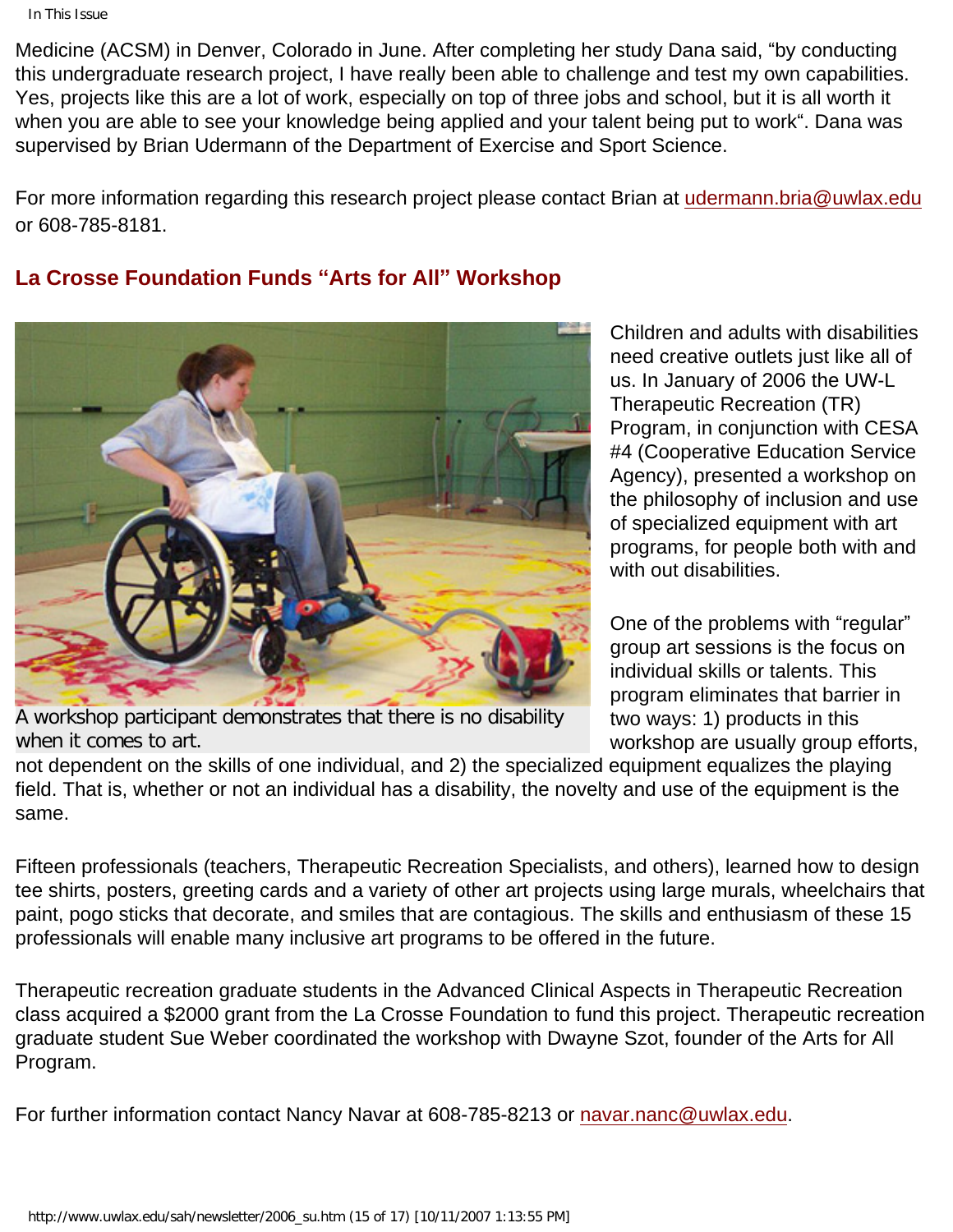<span id="page-15-0"></span> **RESEARCH**

#### **FUNDED GRADUATE RESEARCH PROJECTS**

In December of 2005, the following graduate students of the College of Science and Health were notified of funding for their research project. The funding was approved by the Graduate Council and the Office of University Graduate Studies.

**Jessica Andrew-** *"The Metabolic and Perceptual Responses of Indoor Cycling Bout"*, \$1,000, Exercise and Sport Science, faculty advisor, Rebecca Battista.

**Alicia Ballweg-** *"Effects of Hypoxia and Hyperoxia on Pacing Strategy During Time Trials"*, \$600, Exercise and Sport Science, faculty advisor, Carl Foster.

**Jennifer Berling-** *"The Effect of Handrail Support on Aerobic Demand During Steady State Treadmill Exercise"*, \$1,000, Exercise and Sport Science, faculty advisor, Carl Foster.

**Maria Lee-** *"Proteomic Profiling of Dimorphism Penicillium Marneffei and Opportunistic Fungal Pathogen of Humans"*, \$700, Biology, faculty advisor, Tom Volk.

**Nicole Magnuson-** *"The Energy Expenditure and Exercise Intensity of Walking with Strollers"*, \$1,600, Exercise and Sport Science, faculty advisor, John Porcari.

**Kevin Miller-** *"Microbial Characterization of Nitrification and Denitrification in an Urban Wisconsin Marsh"*, \$700, Biology, faculty advisor, Bonnie Bratina.

**Andrew Nore-** *"Heart Rate Responses Associated with Riding a Roller Coaster"*, \$1,000, Exercise and Sport Science, faculty advisor, John Porcari.

**Jennifer Otto-** *"The Placebo Effect on Objective and Subjective Measurements of Exercise Performance"*, \$450, Exercise and Sport Science, faculty advisor, Carl Foster.

**Jonathan Palmer-** *"Molecular Characterization of Mycorrhizal Fungi Associated with a Disjunct Stand of American Chestnut (Castanea Dentate) in Wisconsin"*, \$300, Biology, faculty advisor, Tom Volk.

**Bridget Pfaff-** *"Water Water Everywhere: Medical Document Recovery Following Water Infiltration"*, \$1,600, Biology, faculty advisor, Tom Volk.

**Courtney Salm-** *"Modeling Primary Production by Algae in Salt Lakes of the Great Plains"*, \$1,600, Biology, faculty advisor, Jasmine Saros.

**Erik Sorenson-** *"The Placebo Effects on Acute Anaerobic Exercise Performance"*, \$1,000, Exercise and